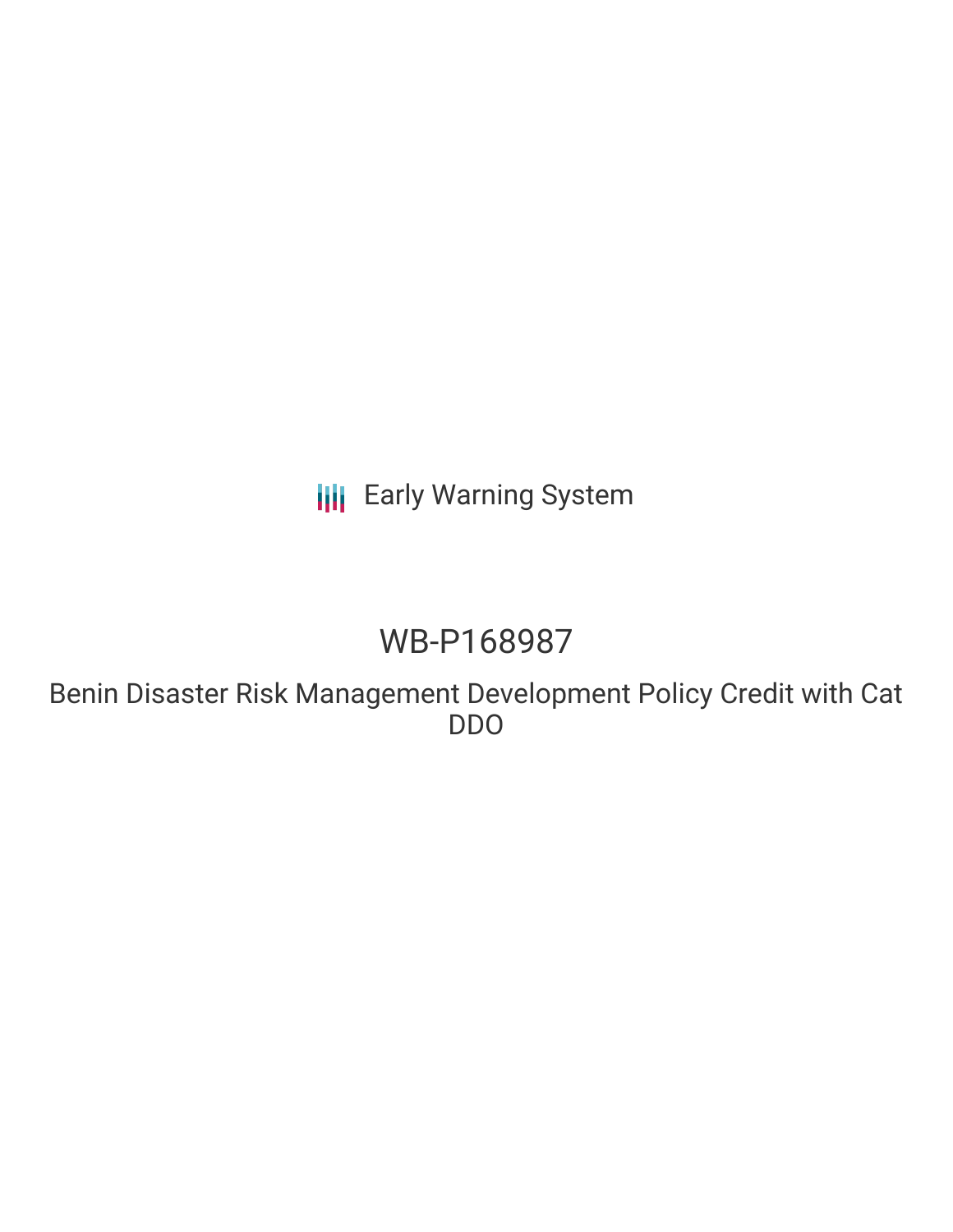

#### **Quick Facts**

| <b>Countries</b>               | Benin                           |
|--------------------------------|---------------------------------|
| <b>Financial Institutions</b>  | World Bank (WB)                 |
| <b>Status</b>                  | Proposed                        |
| <b>Bank Risk Rating</b>        | U                               |
| <b>Voting Date</b>             | 2019-10-31                      |
| <b>Borrower</b>                | Ministry of Economy and Finance |
| <b>Sectors</b>                 | Finance                         |
| <b>Investment Amount (USD)</b> | \$30.00 million                 |
| <b>Project Cost (USD)</b>      | \$30.00 million                 |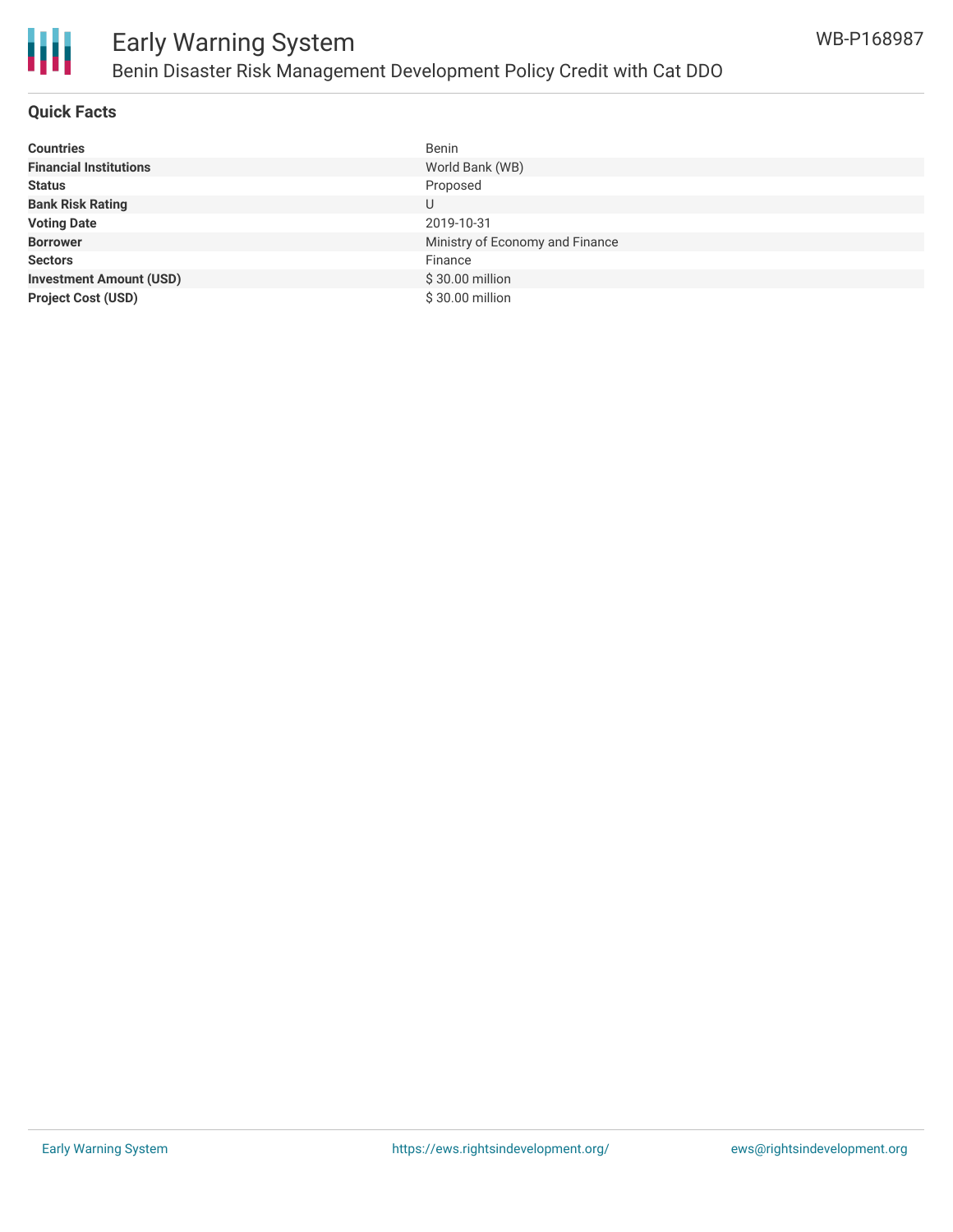

#### **Project Description**

The Program Development Objective of the proposed operation is to support the Government of the Republic of Benin in: (a) strengthening the legal and institutional framework for the management of natural catastrophes; (b) improving territorial planning and construction standards for increased climate and disaster resilience; and (c) enhancing the financial and social protection systems to manage impacts associated with disaster and climate-related shocks.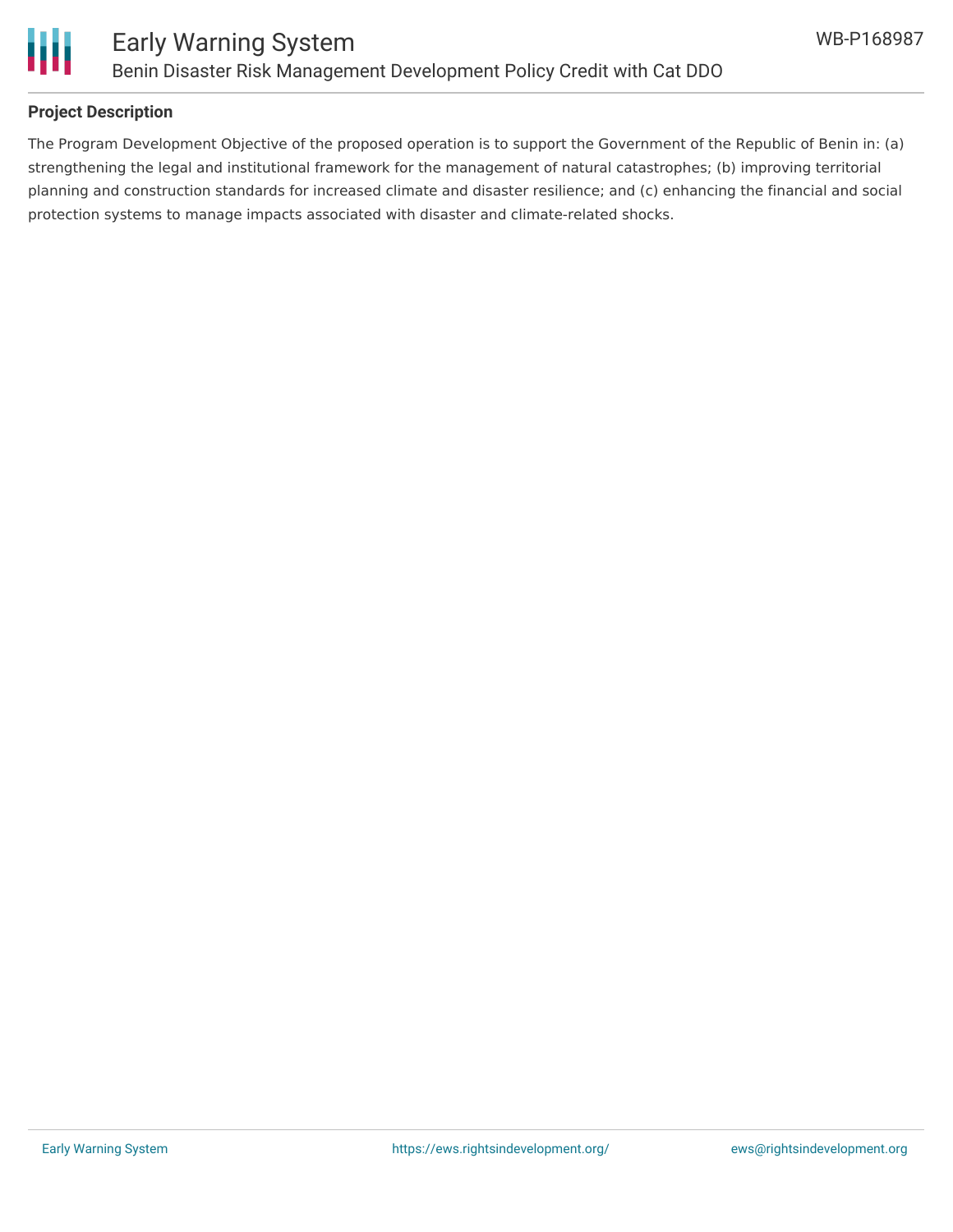

### Early Warning System Benin Disaster Risk Management Development Policy Credit with Cat DDO

#### **Investment Description**

World Bank (WB)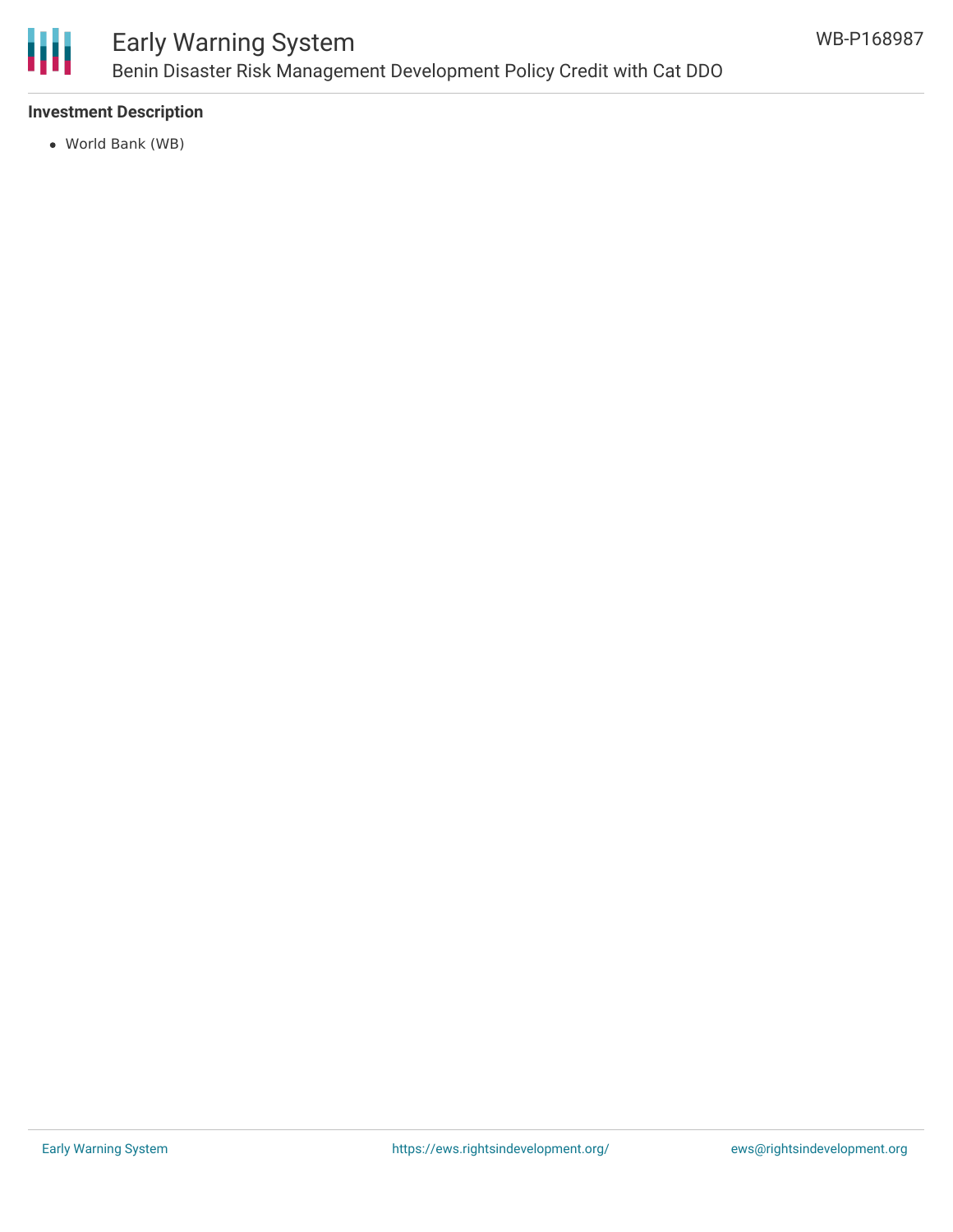



#### **Contact Information**

The Ministry of Economy and Finance Takou Hermann Director of Cabinet hermann\_orou@yahoo.fr

ACCOUNTABILITY MECHANISM OF WORLD BANK

The World Bank Inspection Panel is the independent complaint mechanism and fact-finding body for people who believe they are likely to be, or have been, adversely affected by a World Bank-financed project. If you submit a complaint to the Inspection Panel, they may investigate to assess whether the World Bank is following its own policies and procedures for preventing harm to people or the environment. You can contact the Inspection Panel or submit a complaint by emailing ipanel@worldbank.org. You can learn more about the Inspection Panel and how to file a complaint at:

http://ewebapps.worldbank.org/apps/ip/Pages/Home.aspx.